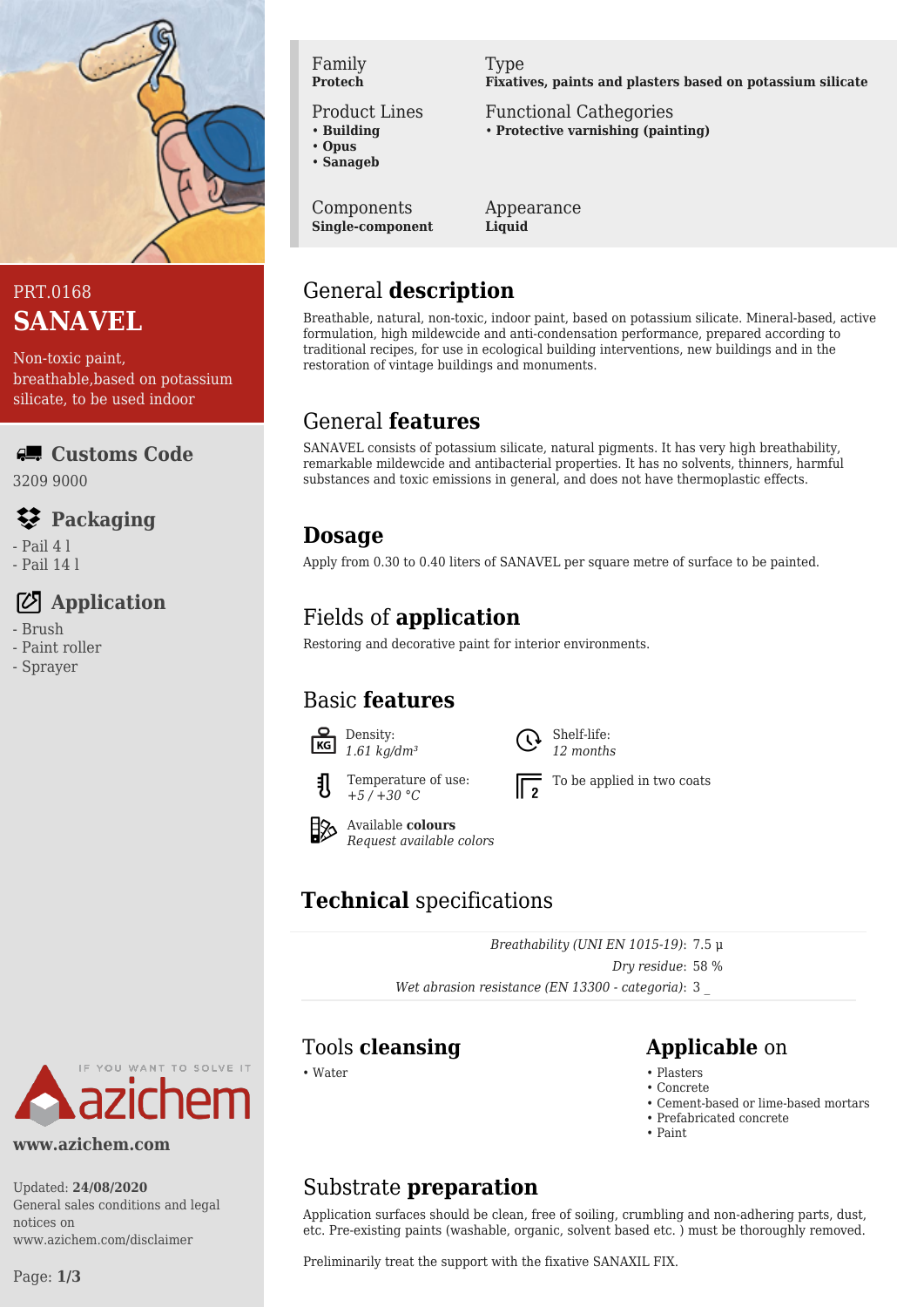#### **Instructions** for use

Apply by brush, roller or spray. SANAVEL is "dust-free" (it has started to be consistent to the touch) after about 1 hour. It can be overcoated after 4-5 hours, while it will be dry in-depth after 10-12 hours.

#### **Storage** and preservation

Protect from freezing. Store the product in its original packing, in a fresh and dry environment, avoiding frost and direct sunlight. Inadequate storage of the product may result in a loss of rheological performance.



#### Warnings, Precautions and **Ecology**

The general information, along with any instructions and recommendations for use of this product, including in this data sheet and eventually provided verbally or in writing, correspond to the present state of our scientific and practical knowledge.

Any technical and performance data reported is the result of laboratory tests conducted in a controlled environment and thus may be subject to modification in relation to the actual conditions of implementation.

Azichem Srl does not assume any liability arising from inadequate characteristics related to improper use of the product or connected to defects arising from factors or elements unrelated to the quality of the product, including improper storage.

Those wishing to utilise the product are required to determine prior to use whether or not the same is suitable for the intended use, assuming all consequent responsibility.

The technical and characteristic details contained in this data sheet shall be updated periodically. For consultation in real time, please visit the website: www.azichem.com. The date of revision is indicated in the space to the side. The current edition cancels out and replaces any previous version.

Please note that the user is required to read the latest Safety Data Sheet for this product, containing chemical-physical and toxicological data, risk phrases and other information regarding the safe transport, use and disposal of the product and its packaging. For consultation, please visit: www.azichem.com.

It is forbidden to dispose of the product and/or packaging in the environment.

Do not apply on surfaces in gypsum, on non-hardened surfaces, on wet or hot surfaces, with direct sunlight. Avoid prolonged direct exposure of the fresh surfaces to the wind and the sunshine.

During application, protect glass, enamelled metals, aluminium, polished tiles etc., which may be opacified by accidental contact with silicate solutions.

Colours may vary slightly depending on the temperature conditions at the time of laying and during the drying and dessication stages, the colour may be subject to slight variations.



**www.azichem.com**

Updated: **24/08/2020** General sales conditions and legal notices on www.azichem.com/disclaimer

Page: **2/3**